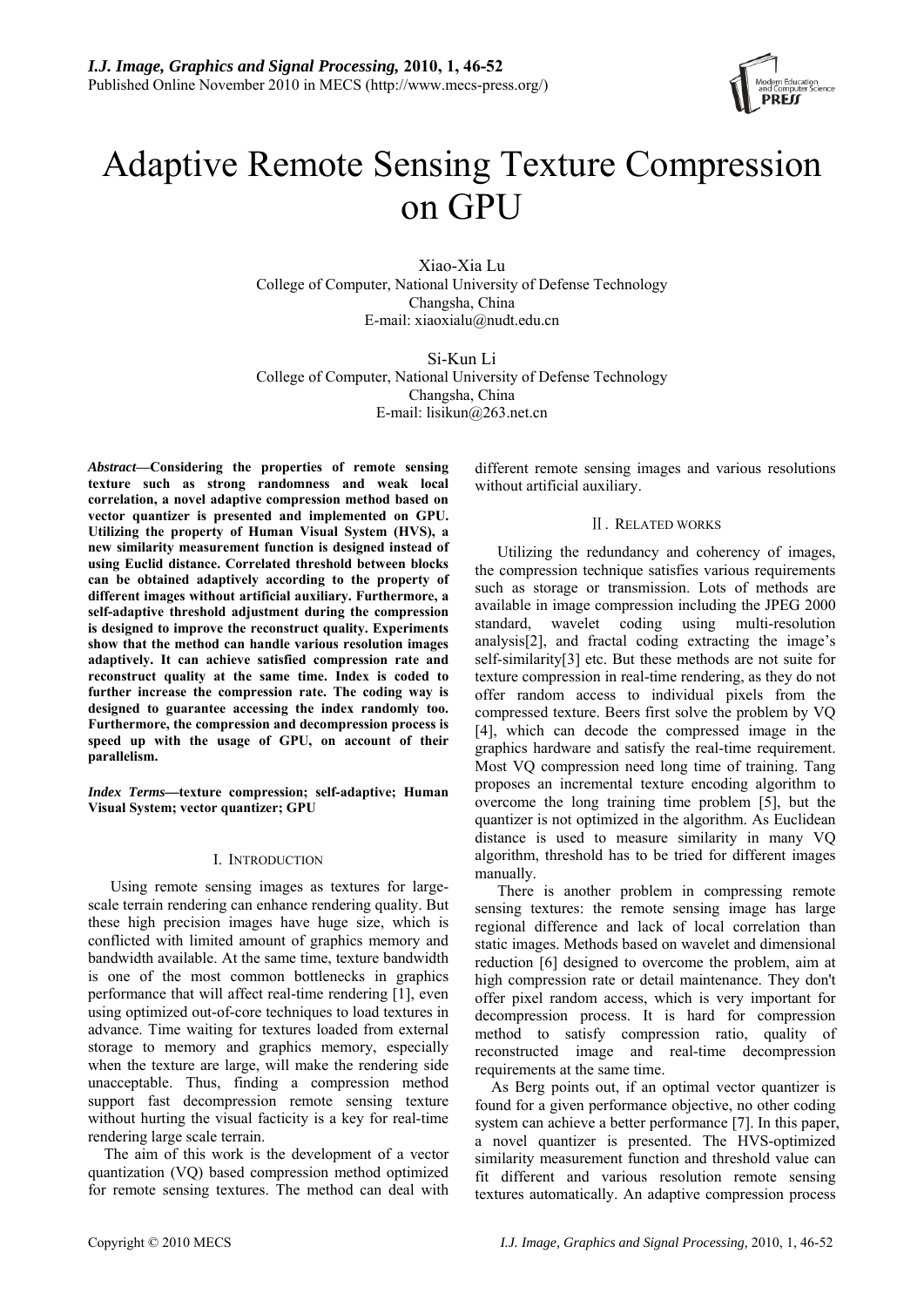considering the property of remote sensing image is also designed to enhance the vector quantized code book accuracy. As the method is based on VQ, the decompression can satisfied the real-time requirement, especially with the help of GPU. GPU is also used to speed up the compression.

### Ⅲ. ADAPTIVE HVS-OPTIMIZED VECTOR QUANTIZER

In general, a vector quantizer is defined as a mapping from a k-dimensional Euclidean space  $R^k$  into a N-entries code words set, called codebook, as Q:  $R^k \rightarrow R^N$ . Using VQ in image compression, the image is first divided into  $n^*n$  blocks, constructing the  $R^k$ . Then, code word is selected from  $R<sup>k</sup>$  to represent a cluster of blocks in the original set. The clustering process is based on similarity measurement, which commonly use the pixels' Euclidean distance between blocks. But the Euclidean distance can not tell the visual difference between blocks very well. That is why image with small MSE sometimes has bad visual quality. And it is hard to set a "perfect" threshold measuring the similarity for different images. These are what we will handle next.

#### *A. Adaptive similarity measurement function*

The factor infects the VQ compression quality most are: the similarity measuring method between blocks; and the threshold value determining whether two blocks are similar enough. These two correlative factors decide whether one block can be substituted by the other. To decrease precision loss caused by such substitution in compression, the following facts of human visual system (HVS) from biological sciences are used. First, the properties affecting the quality of image are mainly brightness, contrast, colorfulness and sharpness [8]. Second, human visual system is sensitive to local luminance contrasts [9]. Third, the visual cortex neuron is more active to the change direction and amplitude of contrast [10]. These factors make our method pay more attention to brightness and contrast.

The remote sensing image used in this work is in RGB mode. First we convert it to YCrCb mode to reduce the coherence between colors. This transform is also convenient for us to utilize brightness value of pixel. Thus, the similarity measurement function used to evaluate the similarity between two blocks (B, B') is

$$
M = \sum_{k=1}^{nPixel} \alpha * (Y_k - Y_k)^2 + \beta * (C_{r_k} - C_{r_k})^2 + \gamma * (C_{r_k} - C_{r_k})^2
$$

The k here is the pixel index in a pixel block. In the function, parameters α, β and γ are the adjustment factors of brightness and two chromatism,  $\alpha+\beta+\gamma=1$ . The setting of α, β and γ is based on the ideas we mentioned above. As human visual is sensitive to the change amplitude of contrast, we evaluate the change amplitude of Y, Cr and Cb in the image. Then,  $\alpha$ ,  $\beta$  and  $\gamma$  is calculated according to these change amplitude. The design considers the effect of contrast which is independent of brightness. Contrast definition is:

$$
contrast = \frac{(max - min)}{mean}
$$

Based on this, 
$$
\alpha
$$
,  $\beta$  and  $\gamma$  is:  
\n
$$
N = \frac{Y_{\text{max}} - Y_{\text{min}}}{\overline{Y}} + \frac{C_{r_{\text{max}}} - C_{r_{\text{min}}}}{\overline{C_r}} + \frac{C_{b_{\text{max}}} - C_{b_{\text{min}}}}{\overline{C_b}},
$$
\n//For normalization\n
$$
\alpha = \frac{Y_{\text{max}} - Y_{\text{min}}}{\overline{Y}} / N, \quad \beta = \frac{C_{r_{\text{max}}} - C_{r_{\text{min}}}}{\overline{C_r}} / N, \quad \gamma = \frac{C_{b_{\text{max}}} - C_{b_{\text{min}}}}{\overline{C_b}} / N
$$

The simulation in part IV shows such definition is efficient. To further simplify the computation, a basic value for every block is set:

$$
B = \sum_{k=1}^{nPixel} \left[ \alpha^* Y_k^2 + \beta^* C r_k^2 + \gamma^* C b_k^2 \right]
$$

The k here is the pixel index in a pixel block.

Thus, the similarity measurement function changed to:

$$
M^{'} = \sum_{k=1}^{nPixel} \alpha * (Y_{k}^{2} - Y_{k}^{2}) + \beta * (C_{k}^{2} - C_{k}^{2}) + \gamma * (C_{k}^{2} - C_{k}^{2})
$$
  
= B-B'

Let the difference between pixels in two blocks be  $\triangle$  $(\triangle_Y, \triangle_{Cr}, \triangle_{Cb})$ , then the similarity is changed from:

$$
M = \sum_{k=1}^{nPixel} \alpha^* (\Delta Y)_k^2 + \beta^* (\Delta C_r)_k^2 + \gamma^* (\Delta C_b)_k^2
$$

to:

$$
M^{\prime} = M + \sum_{k=1}^{n^{\text{Prixel}}} 2 \alpha Y_{k}^{\prime} \Delta Y_{k} + 2 \beta C r_{k}^{\prime} \Delta C r_{k} + 2 \gamma C b_{k}^{\prime} \Delta C b_{k}
$$

From the formula above, we can see that the changed similarity measurement function is just larger than the original value. It can be adjusted by augment the threshold value. Applying the simplification, we get two benefits: (1) the base value computation for pixel block is only once per block, (2) the similarity measurement during the compression process only needs a simple comparison of two blocks' base value. That can make the compression quicker. And the computation turn to suit for parallel implementation on GPU, as the base value can be calculated parallel between blocks.

The setting of  $\alpha$ ,  $\beta$  and  $\gamma$  is calculated from the image. They exhibit the variation amplitude of different components and weighted the effects to the similarity. Adjustment factors varied from one image to another. This design is the first adaptive capacity of the algorithm.

## *B. Adaptive threshold value setting*

After the similarity measurement function is decided, the threshold value will be the key to satisfy the compression rate and reconstruct quality requirement.

Most VQ compression methods don't describe the way how to set threshold, and some need user to try and set many times to different image. With high volume of images pending to compress, it will be a miscellaneous work to set proper threshold for each image to balance the compression rate and quality of reconstruct image. Here we design an automatically threshold setting method based on the image property. As the second adaptive process in the algorithm, it cooperates well with the similarity measurement function.

During the setting of threshold, there are two adaptive treatments: (1) the threshold is automatic set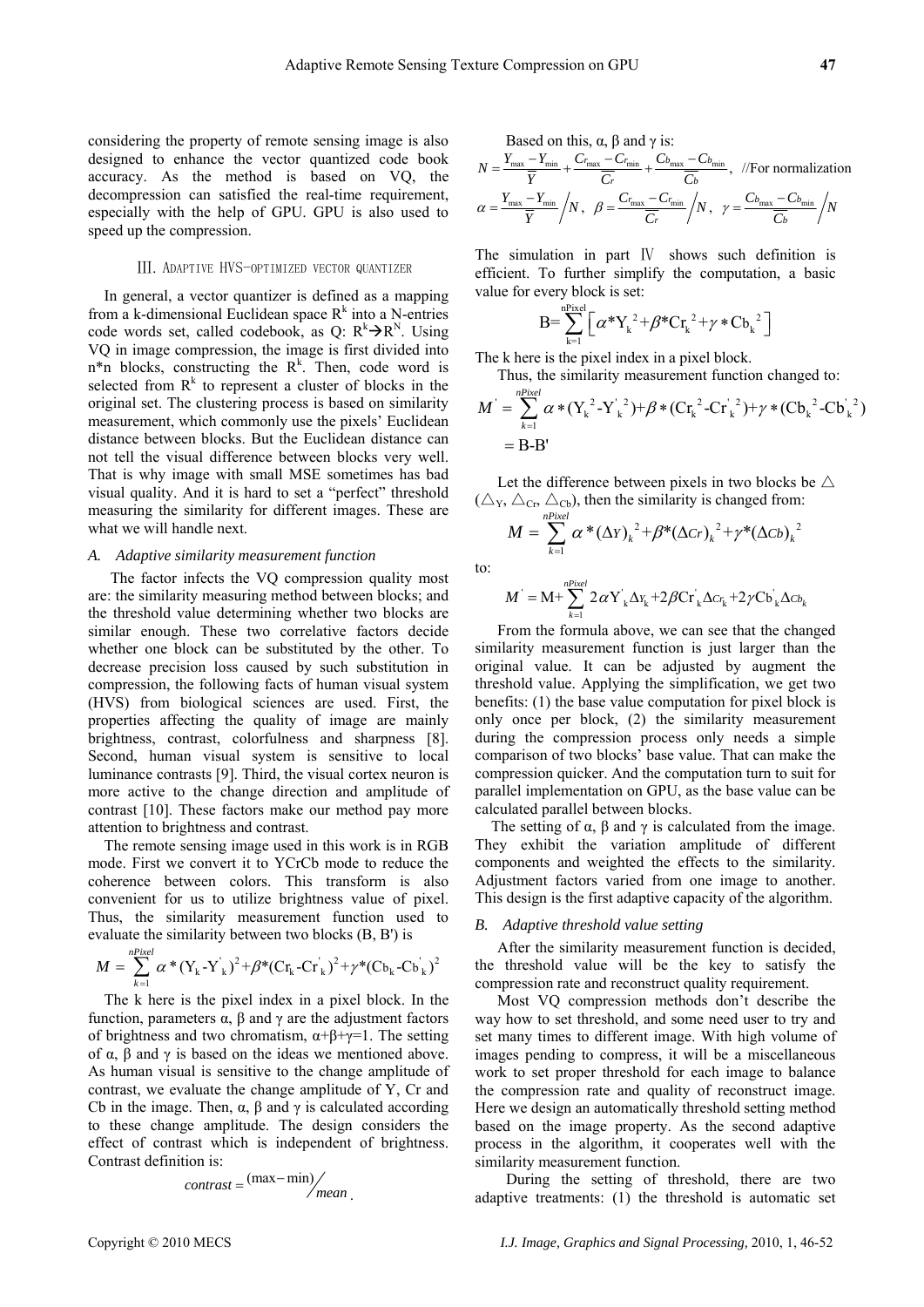according to different images; (2) in view of different area in an image, the threshold is adjusted to fit the local character adaptively.

Since the design of similarity measurement function mainly considers the effect of contrast, the threshold adopts the variation amplitude between pixels to fit the function. The threshold is set through two steps:

- 1. count the variation amplitude between pixels through whole image, get the statistical value E;
- 2. using E and an adjust ratio  $\delta$  to get base threshold T.

$$
E = \sum_{i,j=0}^{i,j=N} \left[ (Y_{i+1,j} - Y_{i,j})^2 + (Cr_{i+1,j} - Cr_{i,j})^2 + (Cb_{i+1,j} - Cb_{i,j})^2 + (Y_{i,j+1} - Y_{i,j})^2 + (Cr_{i,j+1} - Cr_{i,j})^2 + (Cb_{i,j+1} - Cb_{i,j})^2 + (Y_{i+1,j+1} - Y_{i,j})^2 + (Cr_{i+1,j+1} - Cr_{i,j})^2 + (Cb_{i+1,j+1} - Cb_{i,j})^2 \right]
$$
  

$$
T = \delta^* \left( \frac{E}{3*N*N} \right)
$$

Adjust ratio δ give user a choice to obtain whether higher compression rate or reconstruct quality. The  $\delta$  used in our experiments is set to 1.

Remote sensing images have properties like large regional difference and weak local correlation, the complexity varies from one area to another. Thus, it will produce distortion in reconstruct images when the image is complicated, if the threshold is kept unchangeable. Adjust the threshold according to complexity of the handled area is a good way to solve the problem.

Experiments show when pixels change rapidly, the human visual is unconscious to the error of the reconstructed image, and is able to adjust the compression rate higher. To the contrast situation, lower the compression rate can make the reconstruct quality better for HVS. According to such character, the threshold is set through compute the difference between the pixel and its "future" pixels within range R. Thus, we get  $\Delta E$  to adjust threshold according to the local property.

$$
\Delta E = \Big[\sum_{p,q=1}^{p,q=R} B_{i+p,j+q} - B_{i,j}\Big] / \Big[ (R^*R)^* (n*n) \Big]
$$

The B here is the basic value for a block we defined earlier, R is rang take into account, and n is the block size. The "future" directions are showed in Figure 1, according to the compression direction.



Figure 1. Pixel and its "future" pixels

With the setting method, a threshold can be calculated automatically based on the image's self property. That can also be parallel calculated on GPU, eliminates the user's fussy work. Different resolution images are used to test the efficiency of the method in part Ⅳ.

### *C. Index coding*

For those code method based on VQ, the size of index will influence compression rate too. For those large resolution images, size of index is even larger than code book. Thus, good index coding can improve the compression rate.

A simple method is Huffman encoding for index. However, it can only support decoding in sequence. Therefore, random access is unavailable during the process of decoding.

Through the analyzing of code book, it has been found that for the self-similarity of image, only a small part codes keep those low-frequency information, and remains keep high-frequency information. Thus, all codes are sorted according to the amount that they substitute. Codes keeping low-frequency information are called "lucky codes". They are recorded directly in the index file. Codes keeping high-frequency information are recorded "0" in the index file. Those high-frequency codes maintain their substitutions by recording the substituted blocks' position in the image. According to the statistics of experiments, "lucky codes" represent more than 90% texture. The scheme of encoding is illustrated as figure 2.



Figure 2. Encoding scheme of the index

During the process of decoding, the positions substituted by high-frequency part are less and searching among different code can be executed in parallel. So, less cost are needed to fulfill searching.

#### *D. Compression Steps*

Just like most other VQ compression methods, the image is first partitioned into small m\*m blocks set. If K-SOM is applied for VQ, greater reconstruct quality can be achieved after long time training, as the codeword is optimized by the side effect in the same cluster. We add such lateral association to Tang's incremental texture encoding algorithm; optimize codeword with one-pass process. Thus, the new process we present here utilizes the virtue of SOM and incremental algorithm, constructing code book fast and optimized. With the similarity measurement function and value setting method we described above, the compression process can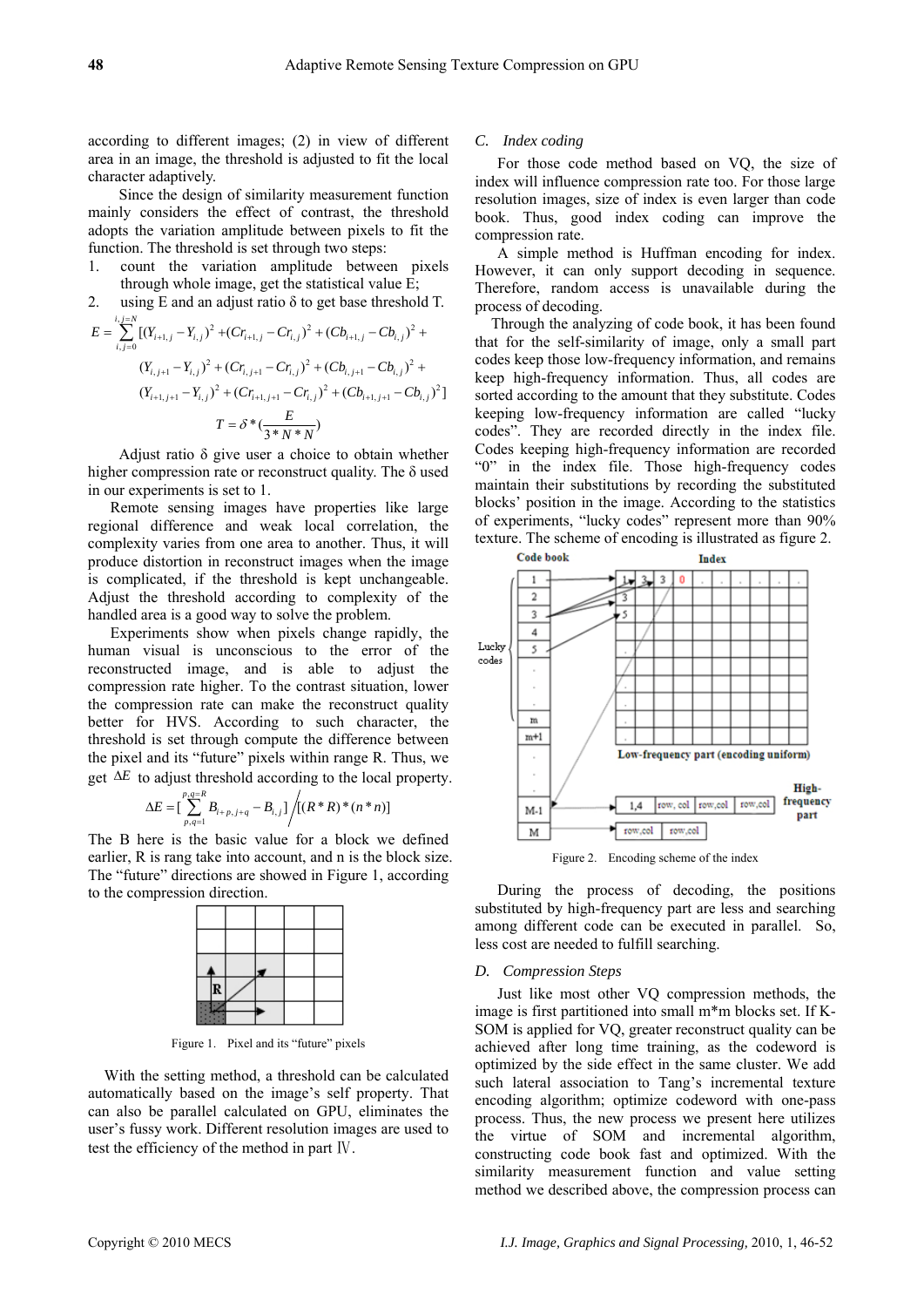implement a self-adapted process to those images with large regional difference.

Let the pixel blocks partitioned from input image is  $S = \{p_1, p_2, \ldots, p_n\}$ . The compression process needs three main steps which form three levels' processing grid. The first level computes the local threshold value,  $G = {g_1, \ldots, g_n}$  $g_2, \ldots, g_k$ , with  $g_i$  calculate pixels' difference in a block. The grid figures out difference in local region of radius R. The result is used to guide the adjustment of threshold value: increase the threshold with big difference, and decrease on the contrary. The second grid is used to find the similar code words with minimal error.  $G' = {g_1}$ ',  $g_2$ ', ...} is an increasable grid with  $g_i$ ' handles a code word in current codebook. If the minimum error is lager than the threshold, the input block will be added to the codebook. Or else, the input block go through the third grid  $G'' = \{g_1'', g_2'', \dots, g_l''\}$ . All blocks in  $G''$  are represented by same code word now. The function of G" is to optimize the code word to get minimal error represents all blocks of the cluster. The three level grids and the blocks they handle are showed in Figure 3.



Figure 3. The three level processing grid

The compression work does not need train any more. One-pass process can build the codebook. And the code words are optimized through the processing in grid G" with lateral effect is imposed on code words.

#### Ⅳ. EXPERIMENTS AND ANALYSIS

Hardware platform of our experiments includes Intel dual-core 1.8GHz CPU, 512 M memory and Nvidia Geforce 8600 graphics card. Three types of remote sensing images including Terra [12], QuickBird [13] and CBERS-1 are used in the experiments of compression. Through experiments, some key parameters of our method are decided and the validity of our method is verified.

Just using the statistical errors of pixels as MSE doesn't consider the coherence between pixels in the same area. Wang etc. presents a criterion--SSIM to compare the structural similarity between images [11], taking advantage that visual is more susceptible to the structure change. For paying more attention to the visual accordance between the original image and the reconstructed one, we use SSIM to judge the reconstruct quality together with MSE.

# *A. The effectiveness of similarity measurement function and threshold value setting*

Three adjustment factors  $\alpha$ ,  $\beta$  and  $\gamma$  are very important in similarity measurement function. We compare three ways of setting including our method (M), random selection(R) and Euclidean distance based  $(E)$ , as shown in Table 1. Principal component analysis (PCA) with VQ is also compared in Table 1 because it is an efficient method for dimensionality reduction [14]. We use the 4\*4 block partition, as that will produce less input blocks. And the compression time is less than using 2\*2 partitions. Your goal is to simulate the usual appearance of papers in a Journal of the Academy Publisher. We are requesting that you follow these guidelines as closely as possible.

As the contrast difference between Cr and Cb is small, we set  $\beta = \gamma$  in random setting, and  $\alpha = 0.9$  to emphasize the importance of luminance. Since less code-word means higher compression rate in VO-based compression, "Proportion of code" in table 1 (means the proportion of code-words in all input blocks) exhibits the compression capability. From the values in table 1, we can see that under the same threshold, our method of setting can get satisfied compression rate and reconstructed quality at the same time. Other setting methods can not work well with arbitrary image.

| <b>Picture Name</b>                                | <b>Adjustment Factors</b>   | Proportion of | <b>MSE</b> | SSIM(%) |        |       |
|----------------------------------------------------|-----------------------------|---------------|------------|---------|--------|-------|
|                                                    | $(\alpha : \beta : \gamma)$ | code          |            | R       | G      | B     |
|                                                    | 0.85:0.08:0.07(M)           | 0.031         | 9.344      | 84.20   | 86.87  | 79.75 |
| CBERS-1coastland                                   | 0.9:0.05:0.05(R)            | 0.047         | 9.473      | 84.19   | 86.49  | 79.06 |
| $(19.5m)$ precision)                               | 0.33:0.33:0.33(E)           | 0.025         | 9.842      | 80.05   | 82.41  | 77.92 |
|                                                    | 0.40:0.38:0.22(PCA)         | 0.012         | 11.762     | 76.37   | 76.83  | 73.80 |
| <b>Iberian</b><br>Pernisula<br>$(500m)$ precision) | 0.79:0.09:0.12(M)           | 0.116         | 16.53      | 77.27   | 78.68  | 76.41 |
|                                                    | 0.9:0.05:0.05(R)            | 0.196         | 15.23      | 78.14   | 79.812 | 77.38 |
|                                                    | 0.33:0.33:0.33(E)           | 0.045         | 22.91      | 63.07   | 63.38  | 60.67 |
|                                                    | 0.38:0.34:0.28(PCA)         | 0.276         | 14.38      | 78.66   | 79.69  | 77.68 |
| Fires in Indochina<br>$(500m)$ precision)          | $0.46 - 0.16 - 0.38(M)$     | 0.0061        | 6.938      | 84.181  | 87.15  | 85.45 |
|                                                    | 0.9:0.05:0.05(R)            | 0.0060        | 7.908      | 83.11   | 89.07  | 84.53 |
|                                                    | 0.33:0.33:0.33(E)           | 0.0054        | 7.125      | 82.90   | 85.66  | 83.83 |
|                                                    | 0.43:0.32:0.25(PCA)         | 0.0016        | 16         | 70.88   | 75.83  | 72.53 |

TABLE I. ADJUSTMENT FACTORS' EFFECT ON COMPRESSION RATE AND RECONSTRUCTED QUALITY

TABLE II. EFFICIENCY OF THE AUTOMATICALLY COMPUTED THRESHOLD TO DIFFERENT RESOLUTION IMAGES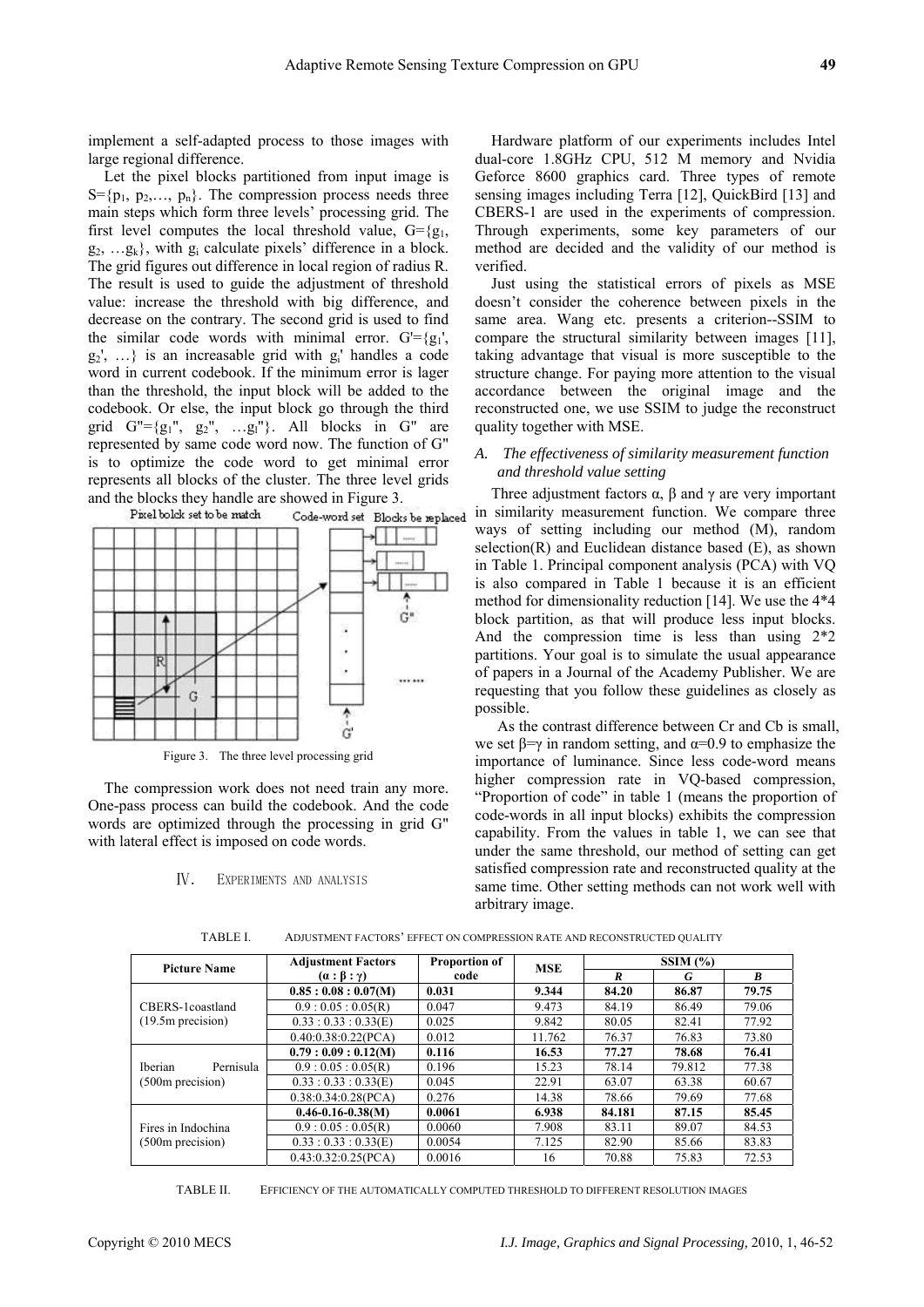| <b>Image Name</b>      | <b>Proportion of code</b> | <b>MSE</b> | SSIM(%) |       |       |
|------------------------|---------------------------|------------|---------|-------|-------|
|                        |                           |            |         |       |       |
| Iberian Pernisula 1Km  | 0.14                      | 17.924     | 80.89   | 83.62 | 81.31 |
| Iberian Pernisula 500m | 0.12                      | 18.378     | 79.43   | 82.48 | 80.08 |
| Iberian Pernisula 250m | 0.035                     | 12.651     | 73.73   | 77.84 | 73.91 |
| Australia Fires 2.4m   | 0.125                     | 13.164     | 70.60   | 77.14 | 76.03 |

The setting of the threshold is another key in the quantizer. In Table 2, we compress four remote sensing images with different resolution. The threshold measure the similarity is set using the method we described in Part 2. The automatically computed threshold can get a compression ratio larger than 6 and the SSIM value more than 70% with all images of different resolution.

## *B. Performance of the compression process*

As our compression process is an improved incremental algorithm, we compare the reconstructed remote sensing images with Tang's algorithm with the same compression rate in Figure 4. Due to the introduction of lateral association optimization to code words and self-adapted process in the compression, the reconstruction quality of our method is much better than the original incremental algorithm, especially to the area with lower contrast changing. The SSIM value in Table 3 also confirm that the structural similarity between original image and our method reconstructed one is much higher than the incremental reconstructed one.



(b) QuickBird Pescara, Italy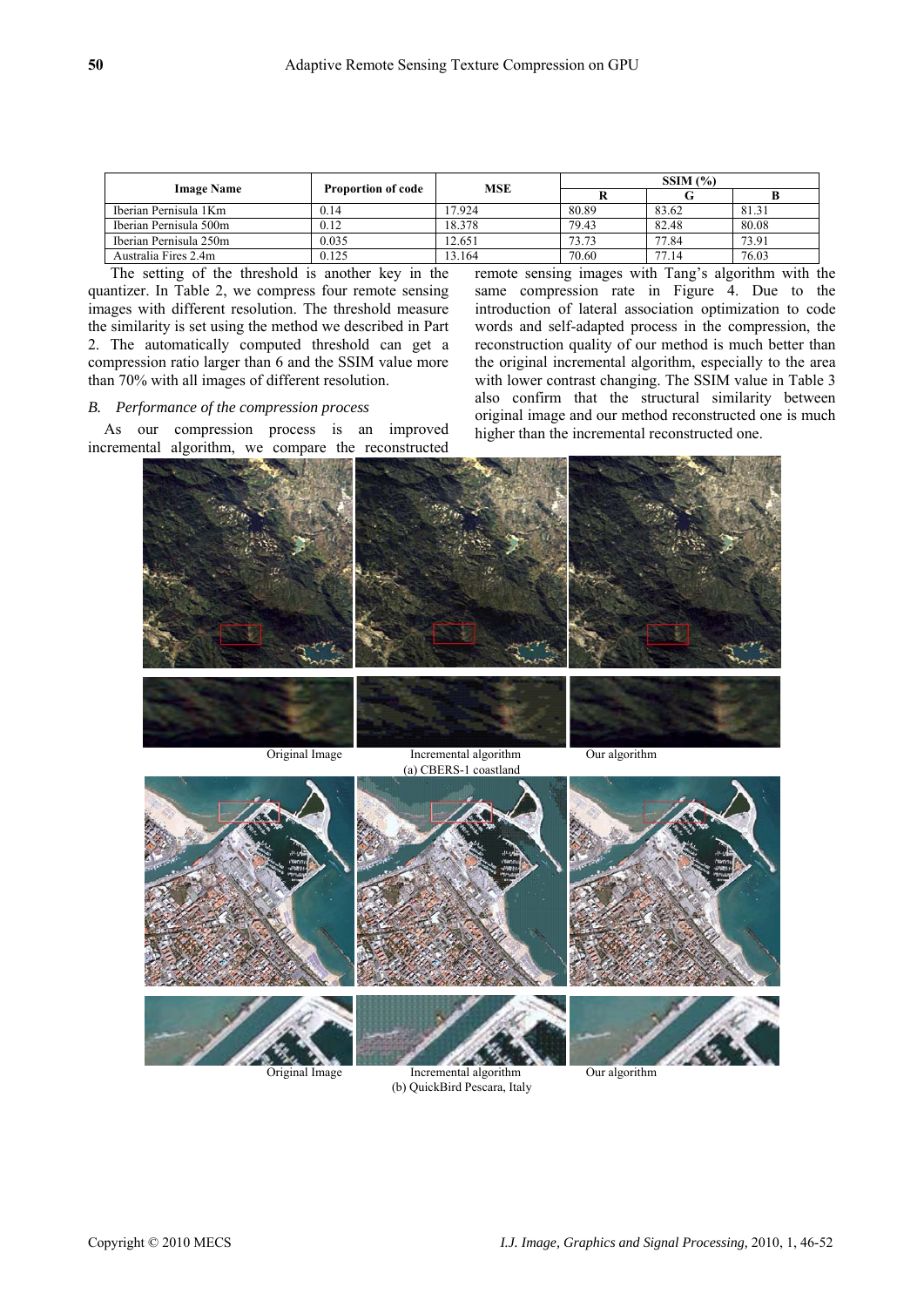

Figure 4. Comparison of reconstructed image between incremental algorithm and our algorithm

| TABLE III. | THE SSIM OF DIFFERENT QUANTIZER |  |
|------------|---------------------------------|--|
|            |                                 |  |

| <b>Image Name</b>          | <b>SSIM</b> | Original--Incremental | Original-Without<br>adaptive | Original-Self adapted |
|----------------------------|-------------|-----------------------|------------------------------|-----------------------|
| CBERS-1 coastland          | R           | 78.79%                | 81.51%                       | 93.63%                |
| (19.5m)                    | G           | 78.96%                | 83.43%                       | 94.64%                |
|                            | B           | 72.64%                | 78.71%                       | 90.75%                |
| Pescara, Italy<br>(60cm)   | R           | 69.90%                | 72.80%                       | 90.29%                |
|                            | G           | 72.95%                | 77.50%                       | 95.98%                |
|                            | B           | 71.47%                | 74.33%                       | 90.95%                |
| Tallinn, Estonia<br>(2.4m) | R           | 85.89%                | 71.36%                       | 94.79%                |
|                            |             | 85.44%                | 73.78%                       | 95.01%                |
|                            | B           | 85.10%                | 70.97%                       | 94.24%                |

From the comparison in table 3 of SSIM value, conclusion can be made that the HVS-optimized method can get better reconstruct images even without self adaption during the compression. And the self adaptive process can further enhance the code book accuracy.



The compression algorithm can handle static images as well. The Fig. 5 shows the reconstruct Lena compressed by JPEG and our algorithm under the same compression rate. The index file is also compressed using Huffman Coding for our method in this work.

As we described in section 2.2, some part of compression can be done parallel between blocks. With help of CUDA [15], the GPU DRAM could be read in a general way. So, these parallel works are assigned on GPU easily, with one thread handles transactions of a block—the transform of the mode from RGB to YCrCb, the computation of basic value, and the setting of local threshold. The decompression can also be speed up by GPU as the VQ compression is designed to support the pixel random access. Each thread deals with the codeword searching of a block, and transforms the pixels in the block from YCrCb mode back to RGB mode. From Table 4 and 5, we can see that the compression time and

decompression time is much decreased using GPU as assistant.

TABLE IV. COMPARISON OF COMPRESSION TIME (IN MILLISECOND)

| Image size | <b>CPU-only</b> | <b>GPU-assistant</b> |
|------------|-----------------|----------------------|
| 512*512    | 2756            | 1859                 |
| 1024*1024  | 18327           | 16000                |
| 2048*2048  | 269906          | 253328               |
| 4096*4096  | 3477436         | 3369781              |

TABLE V. COMPARISON OF DECOMPRESSION TIME (IN MILLISECOND)

| Code book size | <b>CPU-only</b> | <b>GPU-assistant</b> |
|----------------|-----------------|----------------------|
| About 800      | 9478            | 0.8751               |
| About 1200     | 9.0625          | 0.8691               |
| About 1800     | 9.0452          | 0.8673               |

As shown in Table 4, the compression still needs long processing time when image size is large, even with the help of GPU. The reason is partly caused by the work on the code-words' optimizing. The other reason is that VQ is computationally expensive when the vectors are long. That is why split  $V\dot{Q}$  is used by many studies to handle large images.

#### V. CONCLUSIONS

We have proposed a self-adaptive HVS-optimized texture compression algorithm. The main contributions of this work are: (1) the similarity measurement function and threshold constructed automatically can fit different and various resolution images; (2) the self-adaptive